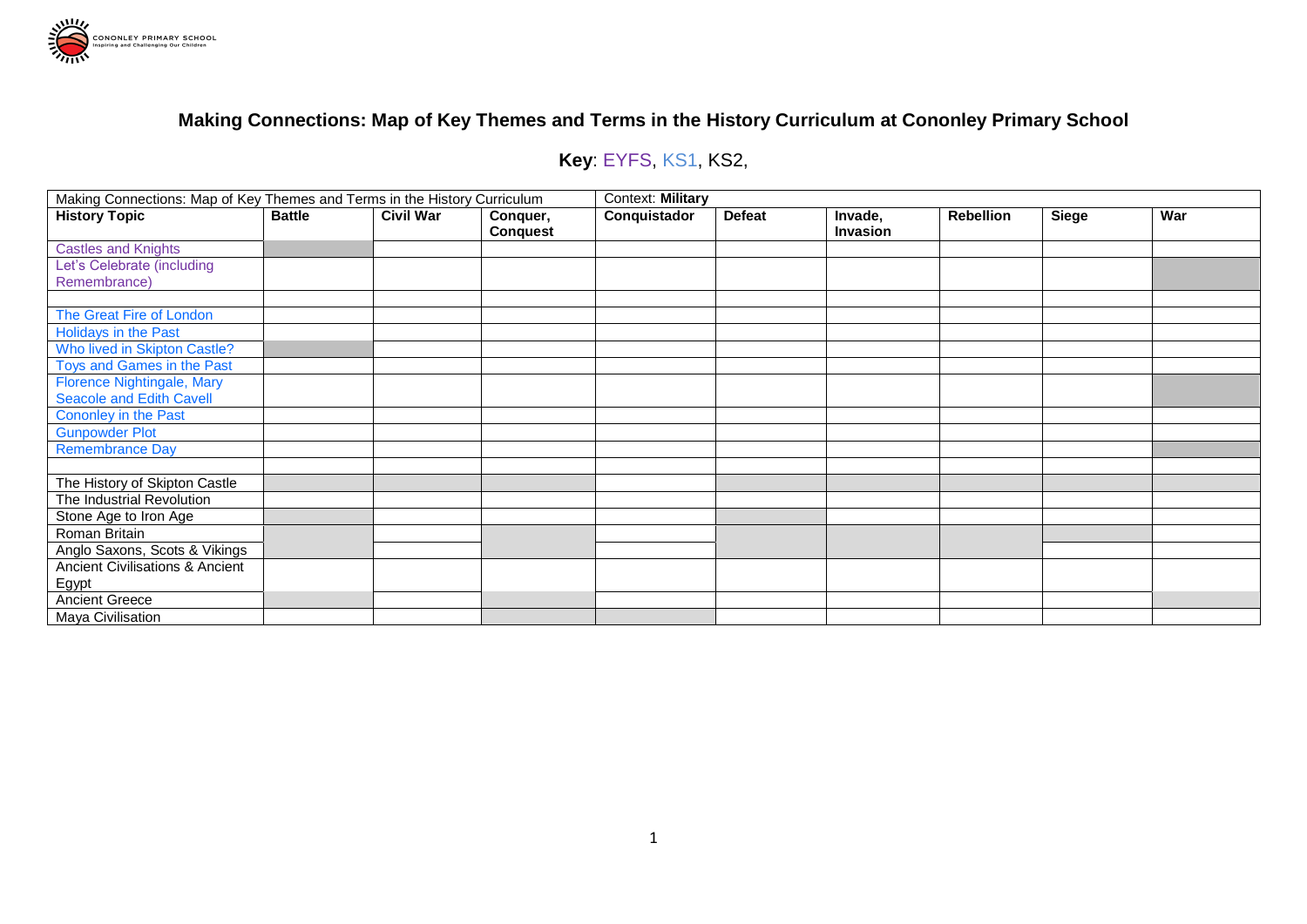

# **Key**: EYFS, KS1, KS2,

| Making Connections: Map of Key Themes and Terms in the History Curriculum |                   |                |           | Context: Political |               |         |                             |                   |  |  |
|---------------------------------------------------------------------------|-------------------|----------------|-----------|--------------------|---------------|---------|-----------------------------|-------------------|--|--|
| <b>History Topic</b>                                                      | <b>City State</b> | <b>Decline</b> | Democracy | <b>Dynasty</b>     | <b>Empire</b> | Kingdom | Monarchy,<br><b>Monarch</b> | <b>Parliament</b> |  |  |
| <b>Castles and Knights</b>                                                |                   |                |           |                    |               |         |                             |                   |  |  |
| Let's Celebrate                                                           |                   |                |           |                    |               |         |                             |                   |  |  |
|                                                                           |                   |                |           |                    |               |         |                             |                   |  |  |
| The Great Fire of London                                                  |                   |                |           |                    |               |         |                             |                   |  |  |
| Holidays in the Past                                                      |                   |                |           |                    |               |         |                             |                   |  |  |
| Who lived in Skipton Castle?                                              |                   |                |           |                    |               |         |                             |                   |  |  |
| Toys and Games in the Past                                                |                   |                |           |                    |               |         |                             |                   |  |  |
| Florence Nightingale, Mary<br><b>Seacole and Edith Cavell</b>             |                   |                |           |                    |               |         |                             |                   |  |  |
| Cononley in the Past                                                      |                   |                |           |                    |               |         |                             |                   |  |  |
| <b>Gunpowder Plot</b>                                                     |                   |                |           |                    |               |         |                             |                   |  |  |
| <b>Remembrance Day</b>                                                    |                   |                |           |                    |               |         |                             |                   |  |  |
|                                                                           |                   |                |           |                    |               |         |                             |                   |  |  |
| The History of Skipton Castle                                             |                   |                |           |                    |               |         |                             |                   |  |  |
| The Industrial Revolution                                                 |                   |                |           |                    |               |         |                             |                   |  |  |
| Stone Age to Iron Age                                                     |                   |                |           |                    |               |         |                             |                   |  |  |
| Roman Britain                                                             |                   |                |           |                    |               |         |                             |                   |  |  |
| Anglo Saxons, Scots & Vikings                                             |                   |                |           |                    |               |         |                             |                   |  |  |
| Ancient Civilisations and<br><b>Ancient Egypt</b>                         |                   |                |           |                    |               |         |                             |                   |  |  |
| <b>Ancient Greece</b>                                                     |                   |                |           |                    |               |         |                             |                   |  |  |
| <b>Maya Civilisation</b>                                                  |                   |                |           |                    |               |         |                             |                   |  |  |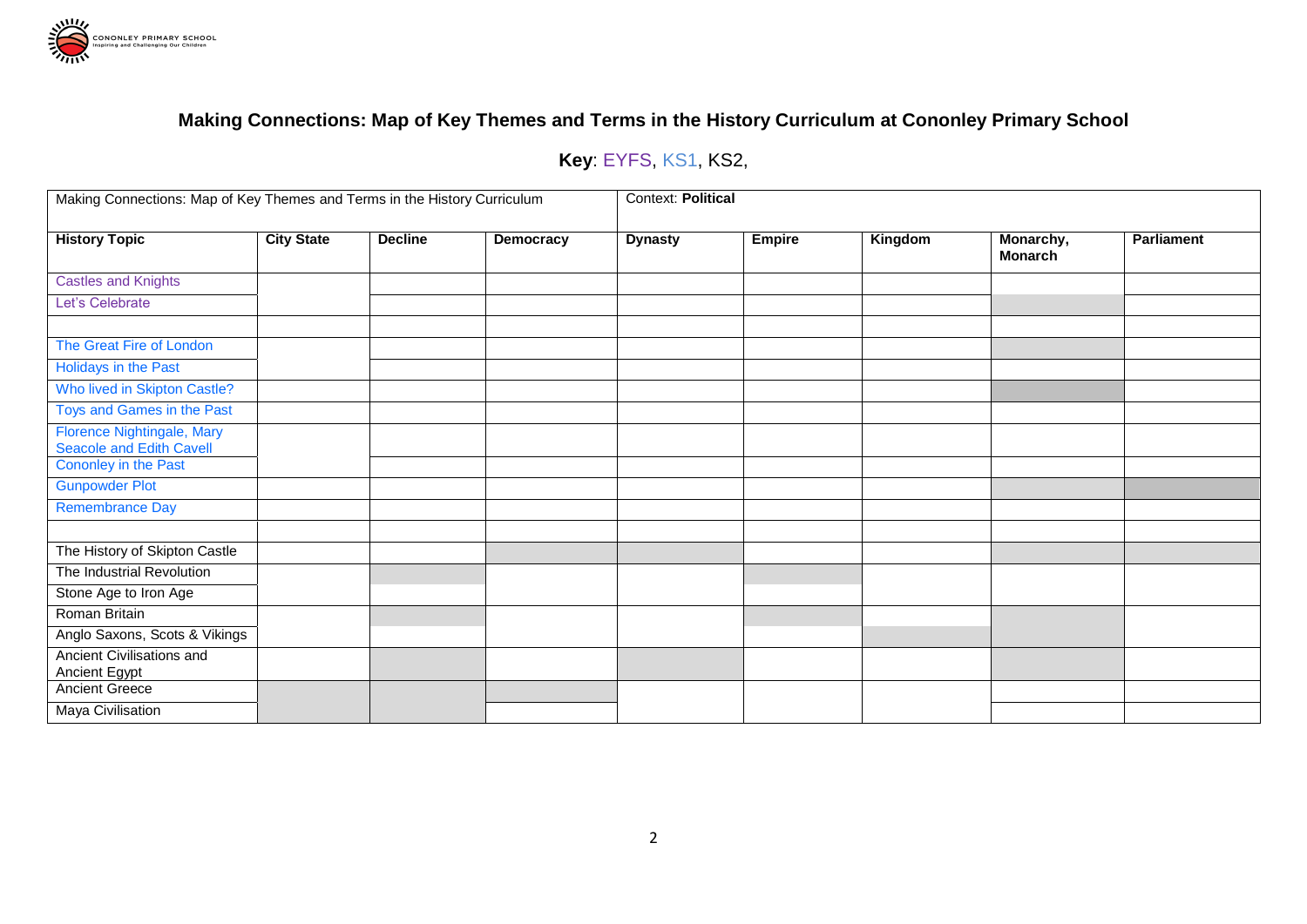

# **Key**: EYFS, KS1, KS2,

| Making Connections: Map of Key Themes and Terms in<br>the History Curriculum |                     |      | <b>Context: Social and Cultural</b>     |                  |                |                 |                |                |                   |              |  |
|------------------------------------------------------------------------------|---------------------|------|-----------------------------------------|------------------|----------------|-----------------|----------------|----------------|-------------------|--------------|--|
| <b>History Topic / Theme</b>                                                 | <b>Civilisation</b> | Clan | Culture - art,<br>religion, food<br>etc | <b>Hierarchy</b> | <b>Nomadic</b> | <b>Settlers</b> | <b>Slavery</b> | <b>Society</b> | <b>Technology</b> | <b>Tribe</b> |  |
| <b>Castles and Knights</b>                                                   |                     |      |                                         |                  |                |                 |                |                |                   |              |  |
| Let's Celebrate                                                              |                     |      |                                         |                  |                |                 |                |                |                   |              |  |
|                                                                              |                     |      |                                         |                  |                |                 |                |                |                   |              |  |
| The Great Fire of<br>London                                                  |                     |      |                                         |                  |                |                 |                |                |                   |              |  |
| Holidays in the Past                                                         |                     |      |                                         |                  |                |                 |                |                |                   |              |  |
| Who lived in Skipton<br>Castle?                                              |                     |      |                                         |                  |                |                 |                |                |                   |              |  |
| Toys and Games in the<br>Past                                                |                     |      |                                         |                  |                |                 |                |                |                   |              |  |
| Florence Nightingale,<br>Mary Seacole and Edith<br>Cavell                    |                     |      |                                         |                  |                |                 |                |                |                   |              |  |
| Cononley in the Past                                                         |                     |      |                                         |                  |                |                 |                |                |                   |              |  |
| <b>Gunpowder Plot</b>                                                        |                     |      |                                         |                  |                |                 |                |                |                   |              |  |
| <b>Remembrance Day</b>                                                       |                     |      |                                         |                  |                |                 |                |                |                   |              |  |
|                                                                              |                     |      |                                         |                  |                |                 |                |                |                   |              |  |
| The History of Skipton<br>Castle                                             |                     |      |                                         |                  |                |                 |                |                |                   |              |  |
| The Industrial Revolution                                                    |                     |      |                                         |                  |                |                 |                |                |                   |              |  |
| Stone Age to Iron Age                                                        |                     |      |                                         |                  |                |                 |                |                |                   |              |  |
| Roman Britain                                                                |                     |      |                                         |                  |                |                 |                |                |                   |              |  |
| Anglo Saxons, Scots &<br>Vikings                                             |                     |      |                                         |                  |                |                 |                |                |                   |              |  |
| Ancient Civilisations and<br><b>Ancient Egypt</b>                            |                     |      |                                         |                  |                |                 |                |                |                   |              |  |
| <b>Ancient Greece</b>                                                        |                     |      |                                         |                  |                |                 |                |                |                   |              |  |
| Maya Civilisation                                                            |                     |      |                                         |                  |                |                 |                |                |                   |              |  |